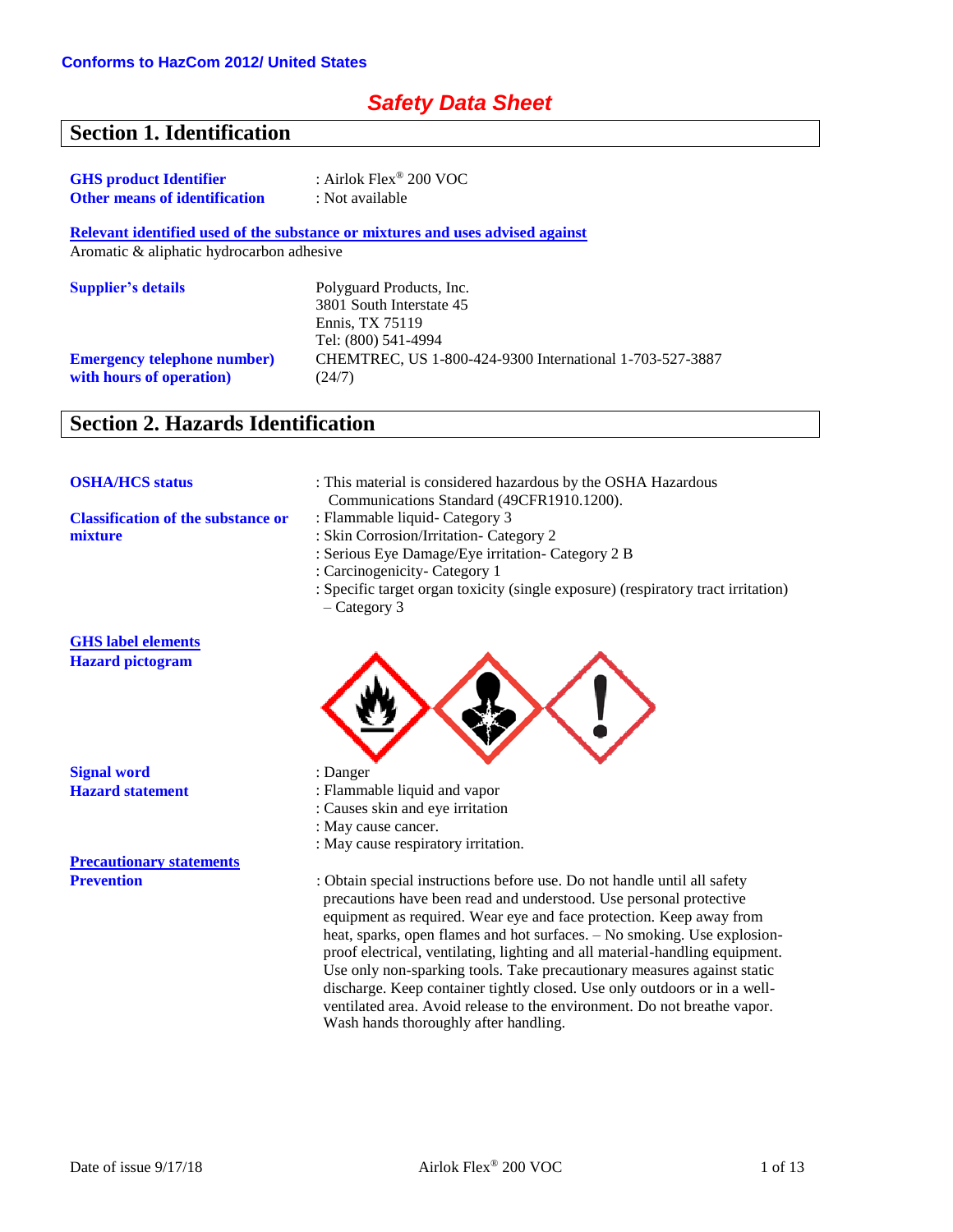# **Section 2. Hazards Identification**

| <b>Response</b><br><b>Storage</b>       | : If exposed or concerned: Get medical attention if you feel unwell. IF<br>INHALED: Remove victim to fresh air and keep at rest in a position<br>comfortable for breathing. Call a POISON CENTER or physician if you feel<br>unwell. IF ON SKIN (or hair): Take off immediately all contaminated<br>clothing. Rinse skin with water or shower. IF ON SKIN: Wash with plenty<br>of soap and water. Take off contaminated clothing. If skin irritation occurs:<br>Get medical attention. IF IN EYES: Rinse cautiously with water for several<br>minutes. Remove contact lenses if present and easy to do. Continue rinsing.<br>If eye irritation persists: get medical attention. If SWALLOWED:<br>Immediately call a POISON CENTER or physician. DO NOT induce<br>vomiting.<br>Store in a well-ventilated place. Keep cool. |
|-----------------------------------------|----------------------------------------------------------------------------------------------------------------------------------------------------------------------------------------------------------------------------------------------------------------------------------------------------------------------------------------------------------------------------------------------------------------------------------------------------------------------------------------------------------------------------------------------------------------------------------------------------------------------------------------------------------------------------------------------------------------------------------------------------------------------------------------------------------------------------|
| <b>Disposal</b>                         | Dispose of contents and container in accordance with all local, regional,<br>national and international regulations.                                                                                                                                                                                                                                                                                                                                                                                                                                                                                                                                                                                                                                                                                                       |
| <b>Hazards not otherwise classified</b> | : None known                                                                                                                                                                                                                                                                                                                                                                                                                                                                                                                                                                                                                                                                                                                                                                                                               |

# **Section 3. Composition/Information on Ingredients**

| <b>Substance/Mixture</b><br><b>Other means of identification</b>                | : Mixture<br>: Not available<br>: Not applicable<br>: Not applicable |                   |
|---------------------------------------------------------------------------------|----------------------------------------------------------------------|-------------------|
| <b>CAS</b> number/other identifiers<br><b>CAS</b> number<br><b>Product code</b> |                                                                      |                   |
| <b>Ingredient name</b>                                                          | $\frac{6}{6}$                                                        | <b>CAS Number</b> |
| $P_1 = 111447P_1 = 111$                                                         | 20 f                                                                 | $00 \leq t \leq$  |

| Ingredient name                                              | $\mathcal{V}$ o | <b>CAS Number</b> |
|--------------------------------------------------------------|-----------------|-------------------|
| Benzene, 1- chloro-4 (trifluoromethyl)-                      | $30 - 60$       | 98-56-6           |
| Benzene, ethenyl-, polymer with 1,3 butadiene, hydrogenated  | $5-10$          | 66070-58-4        |
| Xylene                                                       | $10-30$         | 1330-20-7         |
| Amorphorous Silicate based glass (hollow glass microspheres) | $10-30$         | 65997-17-3        |
| Titanium Dioxide                                             | $1 - 5$         | 13463-67-7        |
| Ethylbenzene                                                 | $1-5$           | $100 - 41 - 4$    |
| N-Methyl-2- pyrrolidone                                      | $0.1 - 1$       | 872-50-4          |
| Ouartz                                                       | $0.1 - 1$       | 14808-60-7        |

Any concentration shown as a range is to protect confidentiality or is due to batch variation.

There are no additional ingredients present which, within the current knowledge of the supplier and in the concentration applicable, are classified as hazardous to health or the environment and hence require reporting in this section. Occupational exposure limits, if available, are listed in Section 8.

### **Section 4. First Aid Measures**

| <b>Description of necessary first aid measures.</b> |                                                                                                                                                              |         |
|-----------------------------------------------------|--------------------------------------------------------------------------------------------------------------------------------------------------------------|---------|
| <b>Eye contact</b>                                  | : Immediately flush eyes with plenty of water, occasionally lifting the upper                                                                                |         |
|                                                     | and lower eyelids. Check for and remove any contact lenses. Continue to rinse                                                                                |         |
|                                                     | for at least 20 minutes. Get medical attention.                                                                                                              |         |
| <b>Inhalation</b>                                   | : Remove victim to fresh air and keep at rest in a position comfortable for                                                                                  |         |
|                                                     | breathing. If it is suspected that fumes are still present, the rescuer should wear                                                                          |         |
|                                                     | an appropriate mask or self-contained breathing apparatus. If not breathing, if                                                                              |         |
|                                                     | breathing is irregular or if respiratory arrest occurs, provide artificial                                                                                   |         |
|                                                     | respiration or oxygen by trained personnel. Get medical attention. If necessary,                                                                             |         |
|                                                     | call a poison center or physician. If unconscious, place in recovery position                                                                                |         |
|                                                     | and get medical attention immediately. Maintain an open airway. In case of                                                                                   |         |
|                                                     | inhalation of decomposition products in a fire, symptoms may be delayed. The                                                                                 |         |
|                                                     | exposure person may need to be kept under medical surveillance for 48 hours.                                                                                 |         |
| <b>Skin contact</b>                                 | : Flush contaminated skin with plenty of water. Remove contaminated clothing<br>and shoes. Continue to rinse for at least 20 minutes. Get medical attention. |         |
| Date of issue $9/17/18$                             | Airlok Flex® 200 VOC                                                                                                                                         | 2 of 13 |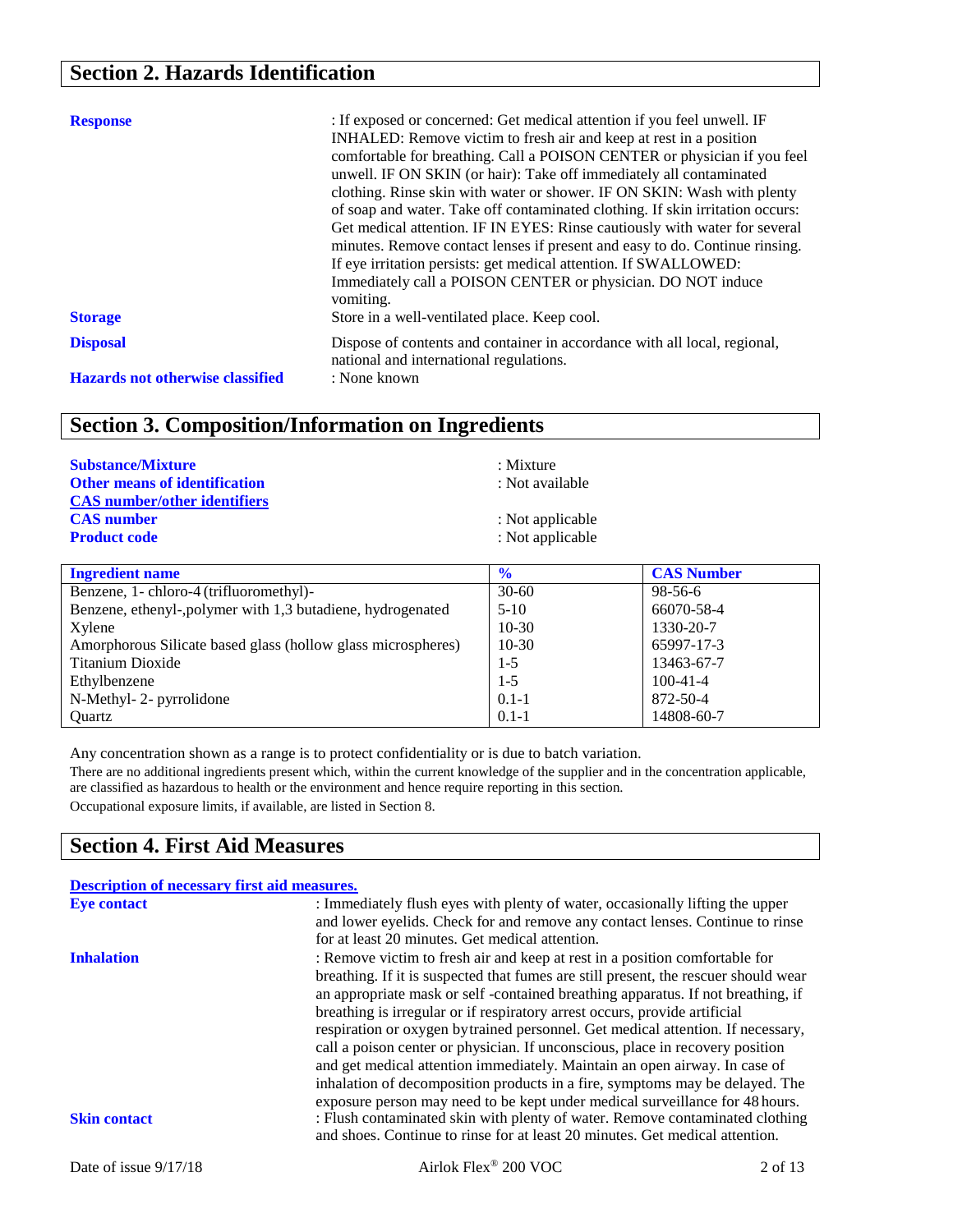# **Section 4. First Aid Measures**

| <b>Ingestion</b>                                                                 | : Wash out mouth with water. Remove victim to fresh air and keep at rest in a<br>position comfortable for breathing. If material has been swallowed and the<br>exposed person is conscious, give small quantities of water to drink. Stop if<br>the exposed person feels sick as vomiting may be dangerous. Do not induce<br>vomiting unless directed to do so by medical personal. If vomiting occurs,<br>the head should be kept low so that the vomit does not enter the lungs. Get<br>medical attention. If necessary, call a poison center or physician. Never give<br>anything by mouth to an unconscious person. If unconscious, place in<br>recovery position and get medical attention immediately. Maintain an open<br>airway. |
|----------------------------------------------------------------------------------|------------------------------------------------------------------------------------------------------------------------------------------------------------------------------------------------------------------------------------------------------------------------------------------------------------------------------------------------------------------------------------------------------------------------------------------------------------------------------------------------------------------------------------------------------------------------------------------------------------------------------------------------------------------------------------------------------------------------------------------|
| <b>Most important symptoms/effects, acute and delayed</b>                        |                                                                                                                                                                                                                                                                                                                                                                                                                                                                                                                                                                                                                                                                                                                                          |
| <b>Potential acute health effects</b>                                            |                                                                                                                                                                                                                                                                                                                                                                                                                                                                                                                                                                                                                                                                                                                                          |
| <b>Eye contact</b>                                                               | : Causes serious eye irritation.                                                                                                                                                                                                                                                                                                                                                                                                                                                                                                                                                                                                                                                                                                         |
| <b>Inhalation</b>                                                                | : Can cause respiratory irritation. Exposure to decomposition products may<br>cause a health hazard. Serious effects may be delayed following exposure.                                                                                                                                                                                                                                                                                                                                                                                                                                                                                                                                                                                  |
| <b>Skin contact</b>                                                              | : Causes skin irritation.                                                                                                                                                                                                                                                                                                                                                                                                                                                                                                                                                                                                                                                                                                                |
| <b>Ingestion</b>                                                                 | : Irritating to mouth, throat and stomach.                                                                                                                                                                                                                                                                                                                                                                                                                                                                                                                                                                                                                                                                                               |
| <b>Over-exposure signs/symptoms</b>                                              |                                                                                                                                                                                                                                                                                                                                                                                                                                                                                                                                                                                                                                                                                                                                          |
| <b>Eye contact</b>                                                               | : Adverse symptoms may include the following:<br>Pain or irritation,<br>Watering,<br>Redness.                                                                                                                                                                                                                                                                                                                                                                                                                                                                                                                                                                                                                                            |
| <b>Inhalation</b>                                                                | : Adverse symptoms may include the following:<br>Respiratory tract irritation<br>coughing                                                                                                                                                                                                                                                                                                                                                                                                                                                                                                                                                                                                                                                |
| <b>Skin contact</b>                                                              | : Adverse symptoms may include the following:<br><b>Irritation</b><br>Redness                                                                                                                                                                                                                                                                                                                                                                                                                                                                                                                                                                                                                                                            |
| <b>Ingestion</b>                                                                 | : No known significant effects or critical hazards.                                                                                                                                                                                                                                                                                                                                                                                                                                                                                                                                                                                                                                                                                      |
|                                                                                  | Indication of immediate medical attention and special treatment needed, if necessary.                                                                                                                                                                                                                                                                                                                                                                                                                                                                                                                                                                                                                                                    |
| <b>Notes to physician:</b>                                                       | : In cases of inhalation of decomposition products in a fire, symptoms may be<br>delayed. The exposure person may need to be kept under medical<br>surveillance for 48 hours.                                                                                                                                                                                                                                                                                                                                                                                                                                                                                                                                                            |
| <b>Specific treatments</b>                                                       | : No specific treatment                                                                                                                                                                                                                                                                                                                                                                                                                                                                                                                                                                                                                                                                                                                  |
| <b>Protection of first-aiders:</b><br>See toxicological information (Section 11) | : No action shall be taken involving any personal risk or without suitable<br>training. If it is suspected that fumes are still present, the rescuer should wear<br>an appropriate mask or self-contained breathing apparatus. It may be<br>dangerous to the person providing the aid to give mouth to mouth<br>resuscitation.                                                                                                                                                                                                                                                                                                                                                                                                           |
|                                                                                  |                                                                                                                                                                                                                                                                                                                                                                                                                                                                                                                                                                                                                                                                                                                                          |

# **Section 5. Fire-fighting Measures**

**Extinguishing media Suitable extinguishing media** : Use dry chemical, CO<sub>2</sub>, water spray (fog) or foam.<br> **Unsuitable extinguishing media** : Do not use water-jet or water based fire extinguish **Specific hazards arising from the chemical**

: Do not use water- jet or water based fire extinguishers.

: Highly flammable liquid and vapor. The vapor/gas is heavier than air and will spread along the ground. Vapors may accumulate in low or confined areas or travel a considerable distance to a source of ignition and flash back.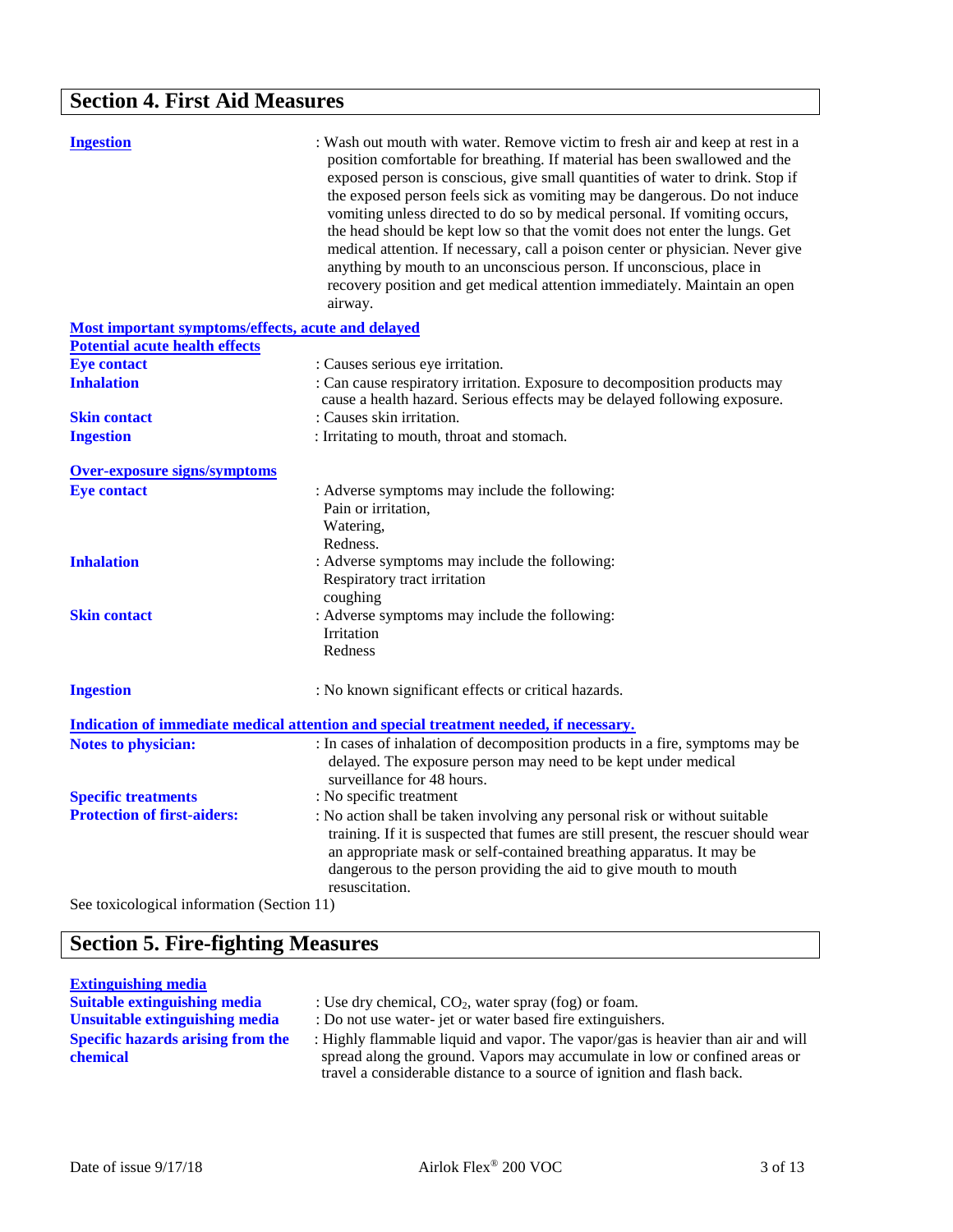### **Section 5. Fire-fighting Measures**

| <b>Hazardous thermal decomposition</b><br><b>products</b>     | : Decomposition products may include the following materials:<br>Carbon Dioxide<br>Carbon Monoxide<br>Halogenated compounds<br>Carbonyl halides                                |
|---------------------------------------------------------------|--------------------------------------------------------------------------------------------------------------------------------------------------------------------------------|
| <b>Special protective equipment</b>                           | : Move containers from fire area if this can be done without risk. Use water<br>spray to keep fire-exposed containers cool.                                                    |
| <b>Special protective actions for fire</b><br><b>fighters</b> | : Fire-fighters should wear appropriate protective equipment and self-<br>contained breathing apparatus (SCBA) with a full-face piece operated in a<br>positive pressure mode. |

### **Section 6. Accidental Release Measures**

#### **Personal precautions, protective equipment and emergency procedures.**

| For non emergency personal                                   | : Evacuate surrounding area. Keep unnecessary and unprotected personnel                                                      |
|--------------------------------------------------------------|------------------------------------------------------------------------------------------------------------------------------|
|                                                              | from entering. Shut off all ignition sources. No flares, smoking, or flames in                                               |
|                                                              | hazard areas. Avoid breathing vapor or mist. Provide adequate ventilation.                                                   |
|                                                              | Wear                                                                                                                         |
|                                                              | appropriate respirator when ventilation is inadequate. Put on appropriate<br>personal protective equipment.                  |
| For emergency responders                                     | : If specialized clothing is required to deal with the spillage, take note of any                                            |
|                                                              | information in Section 8 on suitable and unsuitable materials. See also the<br>information in "For non-emergency personnel". |
| <b>Environmental precautions</b>                             | : Avoid disposal of spilled material and runoff and contact with soil,                                                       |
|                                                              | waterways, drains and sewers. Inform the relevant authorities if the product has                                             |
|                                                              | caused environmental pollution (sewers, waterways, soil, or air).                                                            |
| <b>Methods and materials for containment and cleaning up</b> |                                                                                                                              |
| <b>Spill</b>                                                 | : Stop leak if without risk. Move container from spill area. Use spark -proof                                                |
|                                                              | tools and explosion proof equipment. Approach release from upwind. Prevent                                                   |
|                                                              | entry into sewers, water courses, basements, or confined areas. Contain and                                                  |
|                                                              | collect spillage with non-combustible, absorbent material e.g. sand, earth,                                                  |
|                                                              | vermiculite or diatomaceous earth and place in container for disposal                                                        |
|                                                              | according to local regulations (see Section 13). Dispose of via a licensed waste                                             |
|                                                              | disposal contractor. Contaminated absorbent material may pose the same                                                       |
|                                                              | hazard as the spilled product. Note: see Section 1 for emergency contact                                                     |

information and Section 13 for waste disposal.

# **Section 7. Handling and Storage**

# **Precautions for safe handling**

**Protective measures** : Put on appropriate personal protective equipment (see Section 8). Avoid exposure-obtain special instructions before use. Do not handle until safety precautions have been read and understood. Do not get in eyes or on the skin or clothing. Do not breathe vapor or mist. Do not swallow. Use only with adequate ventilation. Wear appropriate respirator when ventilation is inadequate. Do not enter storage area or confined spaces unless adequately ventilated. Keep in original container or an approved alternative made from compatible material, kept tightly closed when not in use. Store and use away from heat, sparks, open flames and any other ignition source. Use explosionproof electrical (ventilation, lighting and material handling) equipment. Use only non- sparking tools. Take precautionary measures against electrostatic discharges. Empty containers retain product residue and can be hazardous. Do not reuse container.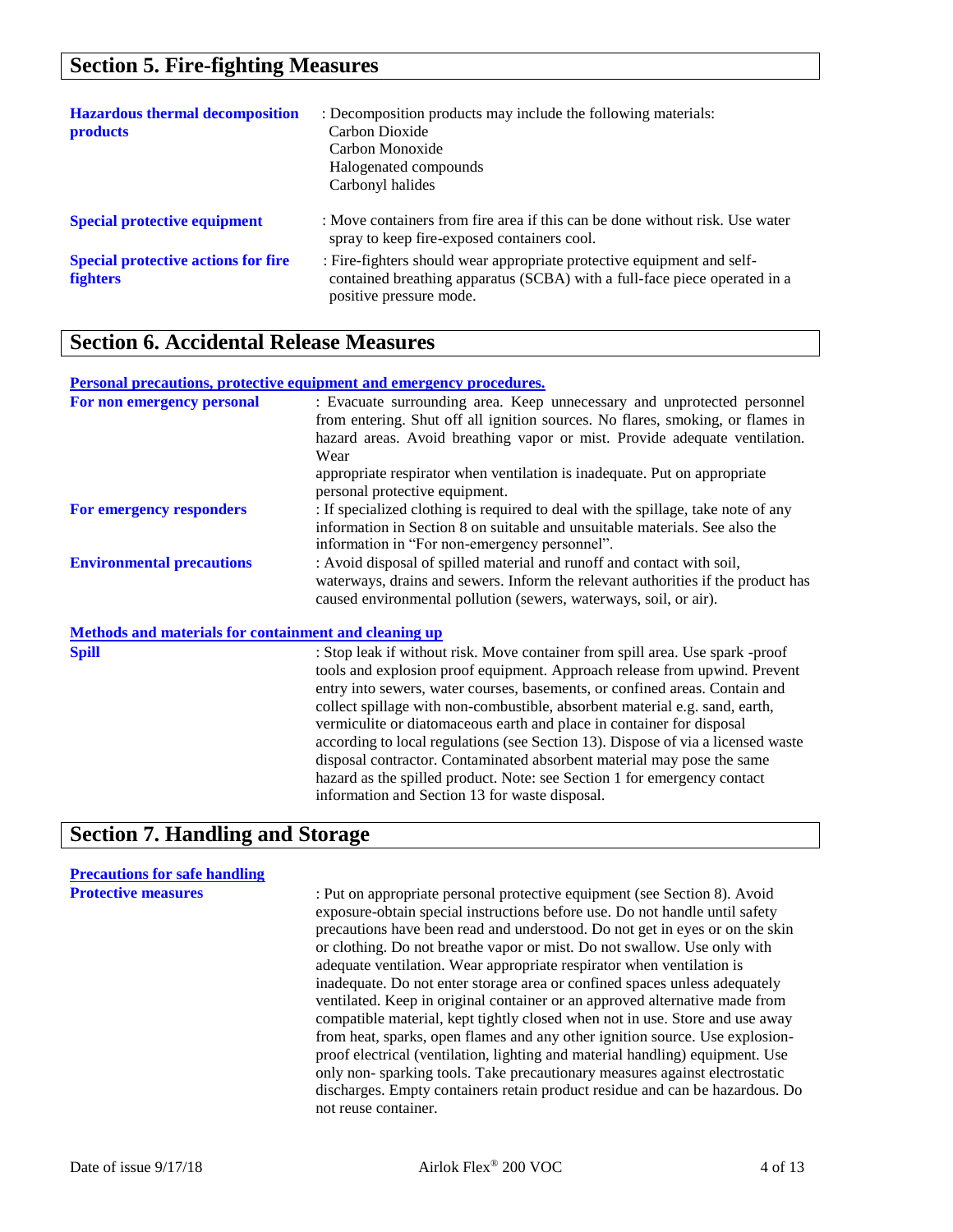# **Section 7. Handling and Storage**

| <b>Advice on general occupational</b><br>hygiene                       | Eating, drinking and smoking should be prohibited in areas where material is<br>handled, stored and processed. Workers should wash hands and face before<br>eating, drinking and smoking. Remove contaminated clothing and protective<br>equipment before entering eating areas. See section 8 for additional<br>information on hygiene measures.                                                                                                                                                                                     |
|------------------------------------------------------------------------|---------------------------------------------------------------------------------------------------------------------------------------------------------------------------------------------------------------------------------------------------------------------------------------------------------------------------------------------------------------------------------------------------------------------------------------------------------------------------------------------------------------------------------------|
| <b>Conditions for safe storage,</b><br>including any incompatibilities | Store in accordance with local regulations. Store in segregated and approved<br>area. Store in original container protected from direct sunlight in a dry cool<br>and well-ventilated area away from incompatible materials (see section 10)<br>and food and drink. Store locked up. Eliminate all ignition sources. Separate<br>from oxidizing materials. Keep container tightly closed and sealed until ready<br>to use. Do not store in unlabeled containers. Use appropriate containment to<br>avoid environmental contamination. |

# **Section 8. Exposure Controls/Personal Protection**

#### **Control parameters**

**Occupational exposure limits**

| <b>Ingredient name</b>                  | <b>Exposure limits</b>                                             |
|-----------------------------------------|--------------------------------------------------------------------|
| <b>Xylene</b>                           | <b>ACGIH TLV (United States, 3/2012)</b>                           |
|                                         | STEL: $651 \text{ mg/m}^3$ 15 minutes                              |
|                                         | STEL: 150 ppm 15 minutes                                           |
|                                         | TWA: $434$ mg/m <sup>3</sup> 8 hrs                                 |
|                                         | TWA: 100 ppm 8 hrs.                                                |
|                                         | <b>OSHA PEL (United States, 6/2010)</b>                            |
|                                         | TWA: 100 ppm 8 hrs.                                                |
|                                         | TWA: 434 mg/m3 8 hrs                                               |
| <b>Amorphorous Silicate based glass</b> | NIOSH REL (United States, 6/2009)                                  |
| (hollow glass microspheres)             | TWA: 3 f/cc 10 hours. Form: Fibers of spec length                  |
|                                         | TWA: $5 \text{ mg/m}^3$ for 10 hours Form: total dust              |
|                                         | TWA: $5 \text{ mg/m}^3$ for 10 hours Form: fiber, total fraction   |
|                                         | <b>ACGIH TLV (United States, 3/2012)</b>                           |
|                                         | TWA: $5 \text{ mg/m}^3$ for 8 hours Form: total dust               |
|                                         | TWA: 1 f/cc 8 hours. Form: Respirable fibers                       |
| <b>Titanium Dioxide</b>                 | <b>OSHA PEL (United States, 6/2010)</b>                            |
|                                         | TWA: $15 \text{ mg/m}^3$ 8 hrs. Form: total dust                   |
|                                         | <b>ACGIH TLV (United States, 3/2012)</b>                           |
|                                         | TWA: $10 \text{ mg/m}^3$ 8 hrs.                                    |
| <b>Ethyl Benzene</b>                    | <b>ACGIH TLV (United States, 3/2012)</b>                           |
|                                         | TWA: 20 ppm 8 hrs                                                  |
|                                         | NIOSH REL (United States, 6/2009)                                  |
|                                         | STEL: 545 mg/m3 for 15 minutes                                     |
|                                         | STEL: 125 ppm for 15 minutes                                       |
|                                         | TWA: $435 \text{ mg/m}^3$ for 10 hours                             |
|                                         | TWA: 100 ppm for 10 hrs                                            |
|                                         | <b>OSHA PEL (United States, 6/2010)</b>                            |
|                                         | TWA: $435 \text{ mg/m}^3$ for 8 hours                              |
|                                         | TWA: 100 ppm for 8 hrs                                             |
| N-Methyl-2-pyrrolidone                  | AIHA WEEL (United States, 10/2011). Absorbed through skin          |
|                                         | TWA: 10 ppm for 8 hrs                                              |
| <b>Quartz</b>                           | OSHA PEL Z3 (United States, 9/2005)                                |
|                                         | TWA:250 mppcf 8 hours. Form respirable                             |
|                                         | TWA: $10 \text{ mg/m}^3$ 8 hrs. Form: respirable                   |
|                                         | TWA: 10 mg/m <sup>3</sup> 8 hrs. Form: total dust                  |
|                                         | <b>OSHA PEL (United States, 3/1989)</b>                            |
|                                         | TWA: $0.1 \text{ mg/m}^3$ (as quartz) 8 hrs. Form: respirable dust |
|                                         | <b>ACGIH TLV (United States, 3/2012)</b>                           |
|                                         | TWA: 0.0.25 mg/m <sup>3</sup> 8 hrs. Form: respirable fraction     |
|                                         | NIOSH REL (United States, 6/2009)                                  |
|                                         | TWA: $0.05 \text{ mg/m}^3$ for 10 hours Form: respirable dust      |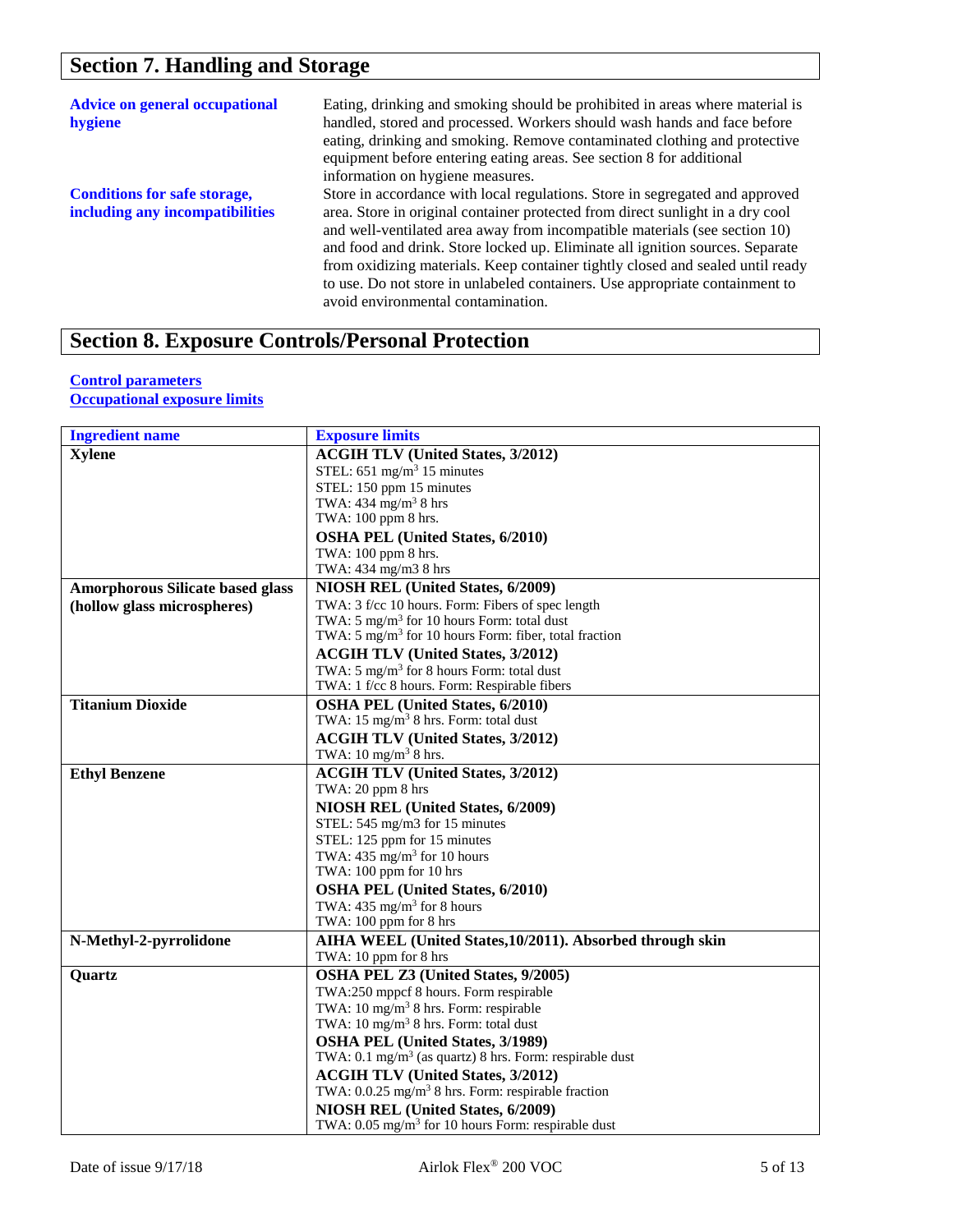# **Section 8. Exposure Controls/Personal Protection**

| <b>Appropriate engineering controls</b><br><b>Environmental exposure controls</b> | : Use only with adequate ventilation. Use process enclosures, local exhaust<br>ventilation or other engineering controls to keep worker exposure to airborne<br>contaminants below any recommended or statutory limits. The engineering<br>controls also need to keep gas, vapor or dust concentrations below any lower<br>explosive limits. Use explosion-proof ventilation equipment.<br>: Emissions from ventilation or work process equipment should be checked to<br>ensure they comply with the requirements of environmental protection |
|-----------------------------------------------------------------------------------|------------------------------------------------------------------------------------------------------------------------------------------------------------------------------------------------------------------------------------------------------------------------------------------------------------------------------------------------------------------------------------------------------------------------------------------------------------------------------------------------------------------------------------------------|
| <b>Individual protection measures</b>                                             | legislation.                                                                                                                                                                                                                                                                                                                                                                                                                                                                                                                                   |
| <b>Hygiene measure:</b>                                                           | : Wash hands, forearms and face thoroughly after handling chemical products,<br>before eating, smoking, and using the lavatory and at the end of the working<br>period. Ensure that eyewash stations and safety showers are close to the work<br>station location.                                                                                                                                                                                                                                                                             |
| <b>Eye/face protection</b>                                                        | : Safety eyewear complying with an approved standard should be used when<br>risk assessment indicates this is necessary to avoid exposure to liquid<br>splashes, mists, gases and dusts. If contact is possible, the following<br>protection should be worn, unless the assessment indicates a higher degree of<br>protection: Chemical splash goggles.                                                                                                                                                                                        |
| <b>Skin Protection</b>                                                            |                                                                                                                                                                                                                                                                                                                                                                                                                                                                                                                                                |
| <b>Hand protection</b>                                                            | : Chemical-resistant, impervious gloves complying with an approved<br>standard should be worn at all times when handling chemical products if a<br>risk assessment indicates this is necessary.                                                                                                                                                                                                                                                                                                                                                |
| <b>Body protection</b>                                                            | : Personal protective equipment for the body should be selected based on the<br>task being performed and the risks involved and should be approved by a<br>specialist before handling this product. When there is a risk of ignition from<br>static electricity, wear anti-static protective clothing. For the greatest<br>protection form static discharges, clothing should include anti-static overalls,<br>boots and gloves.                                                                                                               |
| <b>Other skin protection</b>                                                      | : Appropriate footwear and any additional skin protection measures should be<br>selected based on the task being performed and the risks involved and should<br>be approved by a specialist before handling this product.                                                                                                                                                                                                                                                                                                                      |
| <b>Respiratory protection</b>                                                     | : Use a properly fitted, air purifying or supplied air respirator complying with<br>an approved standard if a risk assessment indicates this is necessary.<br>Respirator selection must be based on known or anticipated exposure levels,<br>the hazards of the product and the safe working limits of the selected<br>respirator.                                                                                                                                                                                                             |

# **Section 9. Physical and Chemical Properties**

| <b>Appearance</b>                |                                                              |
|----------------------------------|--------------------------------------------------------------|
| <b>Physical state</b>            | $:$ Liquid                                                   |
| <b>Color</b>                     | : Gray to black.                                             |
| <b>Odor</b>                      | : Paint like                                                 |
| <b>Odor threshold</b>            | : Not available                                              |
| pH                               | : Not applicable                                             |
| <b>Melting point</b>             | : Not applicable                                             |
| <b>Boiling point</b>             | : 135 $\rm{^{\circ}}$ C (275 $\rm{^{\circ}}$ F)              |
| <b>Flash Point</b>               | : Closed cup: $27^{\circ}$ C (80.6 $^{\circ}$ F) [Setaflash] |
| <b>Burning time</b>              | : Not determined                                             |
| <b>Burning rate</b>              | : Not determined                                             |
| <b>Evaporation rate:</b>         | $:$ <1 (ether(anhydrous)=1)                                  |
| <b>Flammability (solid, gas)</b> | : Not available                                              |
| Lower & upper explosive          | : Lower: 1%                                                  |
| (flammable) limits               | : Upper: $7\%$                                               |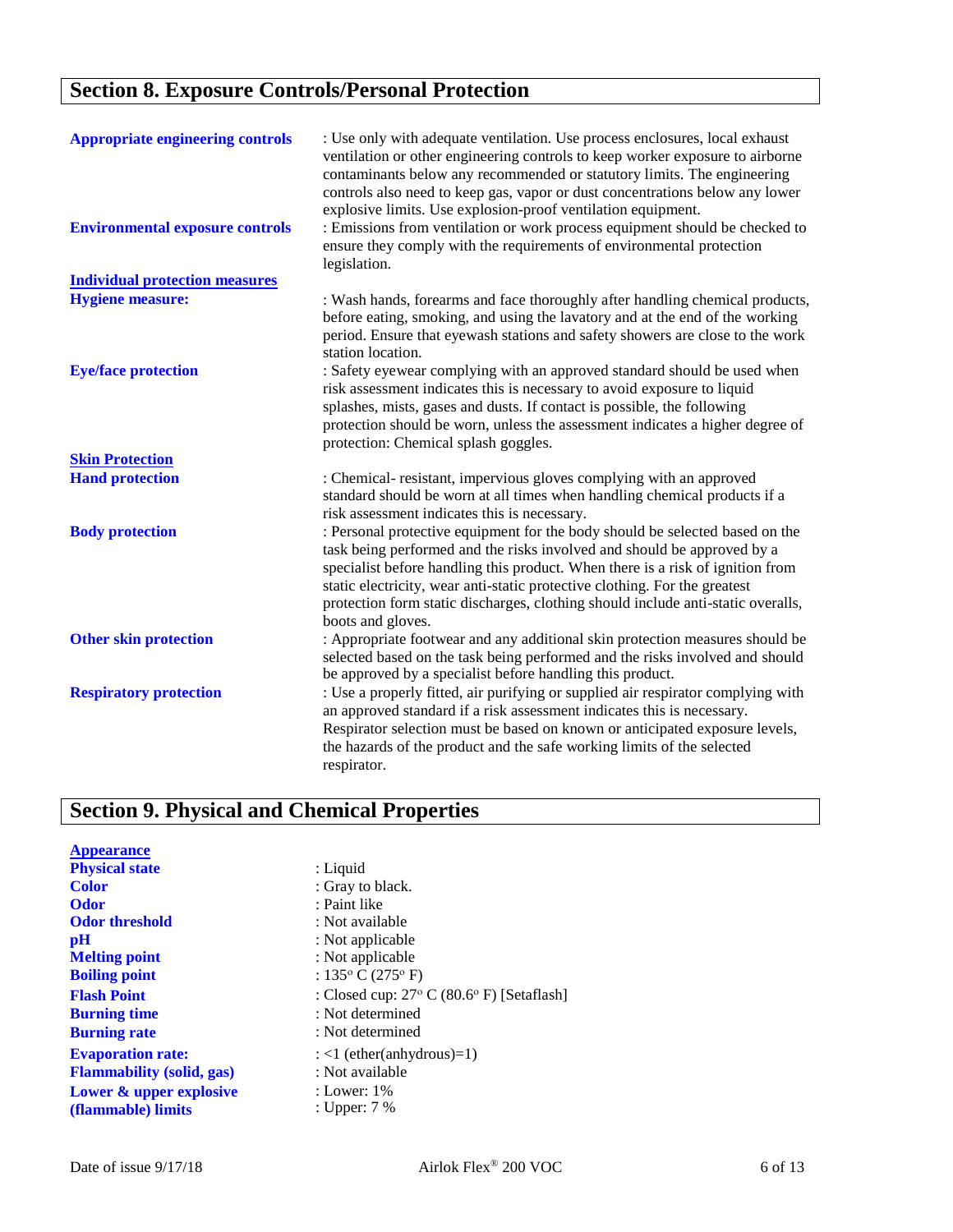# **Section 9. Physical and Chemical Properties**

| <b>Vapor density</b>              | : >1 [Air=1]           |
|-----------------------------------|------------------------|
| <b>Vapor pressure</b>             | : Not available        |
| <b>Relative density</b>           | : 0.9                  |
| <b>Solubility</b>                 | : insoluble            |
| <b>Auto-</b> ignition temperature | : Not available        |
| <b>Decomposition temperature</b>  | : Not available        |
| <b>SADT</b>                       | : Not available        |
| <b>Viscosity</b>                  | $: 9,000 - 12,000$ cps |
| <b>VOC</b>                        | : $200 \text{ g/l}$    |

# **Section 10. Stability and reactivity**

| <b>Reactivity</b>                                 | : No specific test data related to reactivity available for this product or its<br>ingredients.                                                                                                                                            |
|---------------------------------------------------|--------------------------------------------------------------------------------------------------------------------------------------------------------------------------------------------------------------------------------------------|
| <b>Chemical stability</b>                         | : This product is stable.                                                                                                                                                                                                                  |
| <b>Possibility of hazardous reactions</b>         | : Under normal conditions of storage and use, hazardous decomposition<br>products should not be produced.                                                                                                                                  |
| <b>Conditions to avoid:</b>                       | : Avoid all possible sources of ignition (spark or flame). Do not pressurize, cut,<br>weld, braze, solder, drill, grind or expose containers to heat or sources of<br>ignition. Do not allow vapor to accumulate in low or confined areas. |
| <b>Incompatible materials</b>                     | : Reactive or incompatible with the following materials: Oxidizing materials.                                                                                                                                                              |
| <b>Hazardous decomposition</b><br><b>products</b> | : Under normal conditions of storage and use, hazardous decomposition<br>products should not be produced.                                                                                                                                  |

# **Section 11. Toxicological Information**

#### **Information on toxicological effects Acute toxicity**

| <b>Product/ingredient name</b>         | <b>Result</b>              | <b>Species</b> | <b>Dose</b>   | <b>Exposure</b>          |
|----------------------------------------|----------------------------|----------------|---------------|--------------------------|
| Benzene, 1 chloro-4 (trifluoromethyl)- | LC50 Dermal                | Rabbit         | $>2.7$ g/kg   |                          |
|                                        | LD50 Oral                  | Rat            | 13 g/kg       | $\overline{\phantom{0}}$ |
| Xylene                                 | <b>LC50</b> Inhalation Gas | Rat            | $5000$ ppm    | 4 hours                  |
|                                        | LD50 Oral                  | Rat            | $4300$ mg/kg  | $\sim$                   |
| <b>Ethylbenzene</b>                    | LD50 Dermal                | Rabbit         | $>5000$ mg/kg | -                        |
|                                        | LD50 Oral                  | Rat            | $3500$ mg/kg  | -                        |
| N-Methyl-2-pyrrolidone                 | LD50 Dermal                | Rabbit         | 8 g/kg        |                          |
|                                        | LD50 Oral                  | Rat            | $3914$ mg/kg  |                          |

### **Irritation/Corrosion**

| <b>Product/ingredient name</b> | <b>Result</b>          | <b>Species</b> | <b>Score</b> | <b>Exposure</b>          | <b>Observation</b> |
|--------------------------------|------------------------|----------------|--------------|--------------------------|--------------------|
| <b>Xylene</b>                  | Eyes-Mild irritant     | Rabbit         |              | $87 \text{ mg}$          |                    |
|                                | Eyes- Severe irritant  | Rabbit         |              | 24 hours 5 mg            |                    |
|                                | Skin-Mild irritant     | Rat            | -            | 8 hours 60 $\mu$ L       |                    |
|                                | Skin-Moderate irritant | Rabbit         | ٠            | 24 hours $500$ mg        |                    |
|                                | Skin-Mild irritant     | Rabbit         |              | 100 %                    |                    |
| <b>Titanium Dioxide</b>        | Skin-Mild irritant     | Human          |              | 72 hours $300 \mu g$     |                    |
|                                |                        |                |              | Intermittent             |                    |
| <b>Ethylbenzene</b>            | Eyes- Severe irritant  | Rabbit         |              | $500 \text{ mg}$         |                    |
|                                | Skin-Mild irritant     | Rabbit         | -            | 24 hours $15 \text{ mg}$ |                    |
| N-Methyl-2-pyrrolidone         | Skin-Moderate irritant | Rabbit         |              | $100 \text{ mg}$         |                    |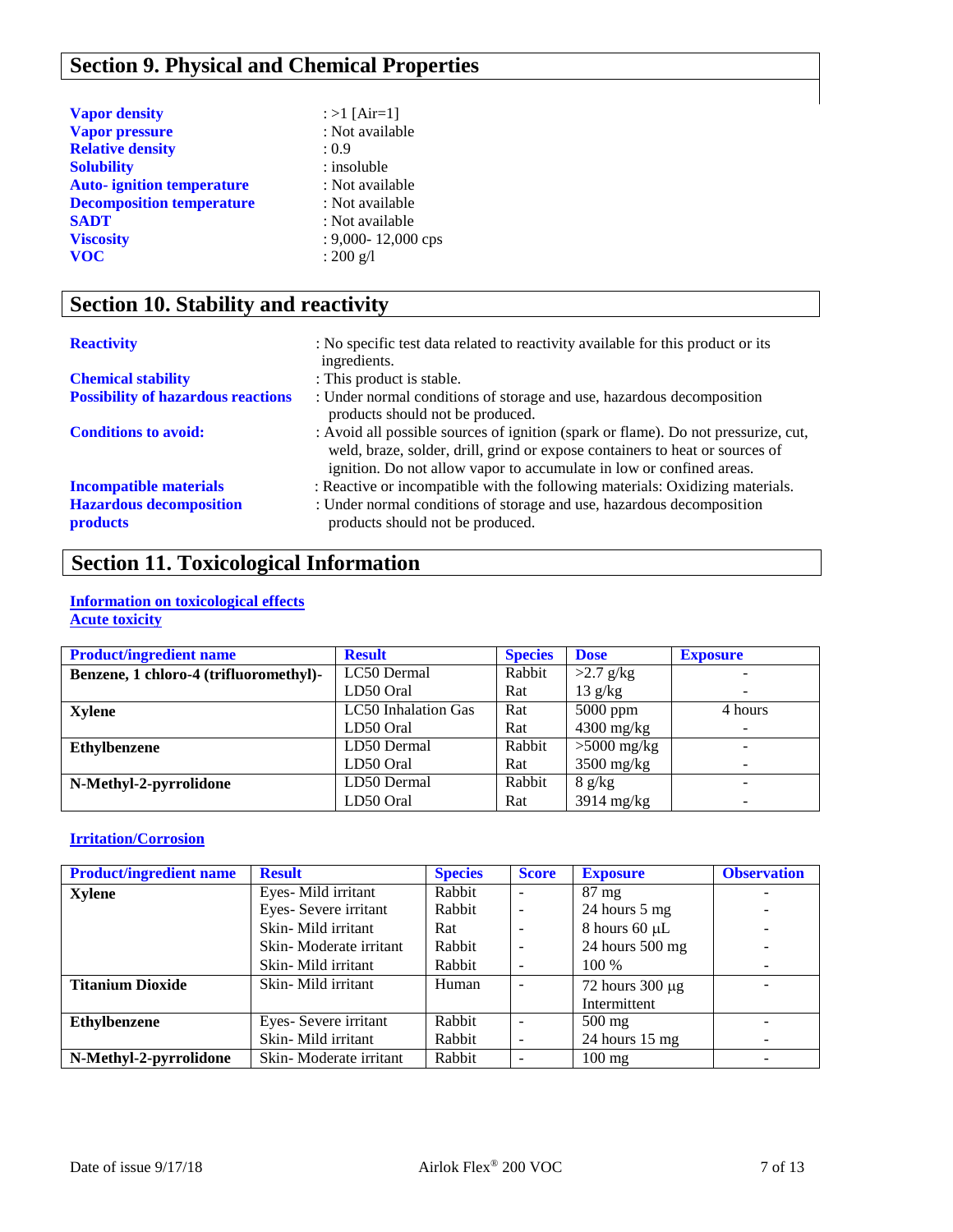# **Section 11. Toxicological Information**

#### **Sensitization**

| Skin                   | : There is no data available |
|------------------------|------------------------------|
| <b>Respiratory</b>     | : There is no data available |
| Mutagenicity           | : There is no data available |
| <b>Carcinogenicity</b> | : There is no data available |
| <b>Classification</b>  |                              |

| <b>Product/ingredient name</b>   | OSHA | <b>IARC</b> | NTP                            |
|----------------------------------|------|-------------|--------------------------------|
| Xylene                           |      |             |                                |
| Amorphorous Silicate based glass |      |             |                                |
| (hollow glass microspheres)      |      |             |                                |
| Titanium Dioxide                 |      | 2 B         |                                |
| Ethylbenzene                     |      | 2B          |                                |
| Ouartz                           |      |             | Known to be a human carcinogen |

**Reproductive toxicity** : There is no data available<br> **There is no data available**<br>
: There is no data available

: There is no data available

**Specific target organ toxicity (single exposure)**

| <b>Name</b>                           | <b>Category</b> | <b>Route of Exposure</b> | <b>Target organs</b>                |
|---------------------------------------|-----------------|--------------------------|-------------------------------------|
| Benzene, 1-chloro-4(trifluoromethyl)- | Category 3      | Not applicable           | <b>Respiratory Tract irritation</b> |
| N-Methyl-2-pyrrolidone                | Category 3      | Not applicable           | <b>Respiratory Tract irritation</b> |

#### **Specific target organ toxicity ( repeated exposure)**

| <b>Name</b> | <b>Category</b> | <b>Route of Exposure</b> | <b>Target organs</b>                      |
|-------------|-----------------|--------------------------|-------------------------------------------|
| Ouartz      | Category        | Not determined           | Kidneys, respiratory tract<br>and testes. |

#### **Aspiration hazard**

There is no data available

|          | <b>Information on the likely routes of</b> : Routes of entry anticipated: Oral, dermal, inhalation. |
|----------|-----------------------------------------------------------------------------------------------------|
| exposure |                                                                                                     |

| <b>Potential acute health effects</b> |                                                                                                                                                         |
|---------------------------------------|---------------------------------------------------------------------------------------------------------------------------------------------------------|
| <b>Eye contact</b>                    | : Causes serious eye irritation.                                                                                                                        |
| <b>Inhalation</b>                     | : May cause respiratory irritation. Exposure to decomposition products may<br>cause a health hazard. Serious effects may be delayed following exposure. |
| <b>Skin contact</b>                   | : Causes skin irritation.                                                                                                                               |
| <b>Ingestion</b>                      | : Irritating to mouth, throat and stomach.                                                                                                              |

### **Symptoms related to the physical, chemical and toxicological characteristics**

| <b>Eye contact</b>  | : Adverse symptoms may include the following: |
|---------------------|-----------------------------------------------|
|                     | Pain or irritation,                           |
|                     | Watering,                                     |
|                     | Redness.                                      |
| <b>Inhalation</b>   | : Adverse symptoms may include the following: |
|                     | Respiratory tract irritation<br>coughing      |
| <b>Skin contact</b> | : Adverse symptoms may include the following: |
|                     | Irritation                                    |
|                     | Redness                                       |
| <b>Ingestion</b>    | : No significant effects or critical hazards. |
|                     |                                               |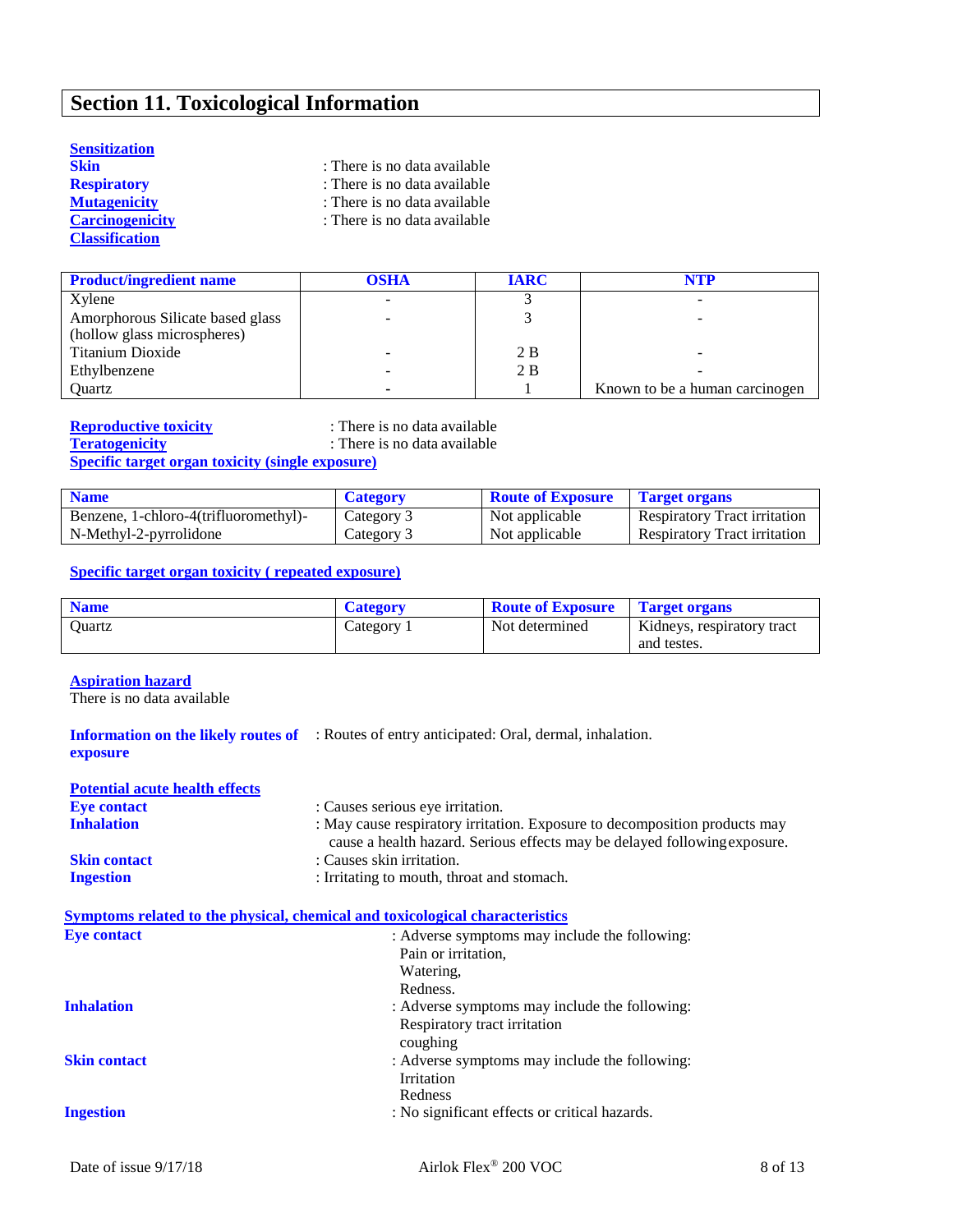# **Section 11. Toxicological Information**

| Delayed and immediate effects and also chronic effects from short and long term exposure |                                                                                                                                                                                                                                                                        |
|------------------------------------------------------------------------------------------|------------------------------------------------------------------------------------------------------------------------------------------------------------------------------------------------------------------------------------------------------------------------|
| <b>Short term exposure</b>                                                               |                                                                                                                                                                                                                                                                        |
| <b>Potential immediate effects</b>                                                       | : No known significant effects or critical hazards                                                                                                                                                                                                                     |
| <b>Potential delayed effects</b>                                                         | : No known significant effects or critical hazards                                                                                                                                                                                                                     |
| <b>Long term exposure</b>                                                                |                                                                                                                                                                                                                                                                        |
| <b>Potential immediate effects</b>                                                       | : No known significant effects or critical hazards                                                                                                                                                                                                                     |
| <b>Potential delayed effects</b>                                                         | : No known significant effects or critical hazards                                                                                                                                                                                                                     |
| <b>Potential chronic health effects</b>                                                  |                                                                                                                                                                                                                                                                        |
| <b>General</b>                                                                           | : No known significant effects or critical hazards                                                                                                                                                                                                                     |
| <b>Carcinogenicity</b>                                                                   | : Suspected of causing cancer. Risk of cancer depends on duration and level<br>of exposure.                                                                                                                                                                            |
| <b>Mutagenicity</b>                                                                      | : No known significant effects or critical hazards                                                                                                                                                                                                                     |
| <b>Teratogenicity</b>                                                                    | : No known significant effects or critical hazards                                                                                                                                                                                                                     |
| <b>Developmental effects</b>                                                             | : No known significant effects or critical hazards                                                                                                                                                                                                                     |
| <b>Fertility effects</b>                                                                 | : No known significant effects or critical hazards.                                                                                                                                                                                                                    |
| <b>Target organs</b>                                                                     | : Contains material which may cause damage to the following organs: blood,<br>kidneys, lungs, the nervous system, gastrointestinal tract, cardiovascular<br>system, liver, upper respiratory tract, skin, central nervous system (CNS),<br>ears, eye, lens, or cornea. |
| <b>Mutagenicity</b>                                                                      | : No known significant effects or critical hazards                                                                                                                                                                                                                     |
| <b>Numerical measures of toxicity</b><br><b>Acute toxicity estimates</b>                 |                                                                                                                                                                                                                                                                        |

| <b>Route</b>        | <b>ATE Value</b>     |
|---------------------|----------------------|
| Oral                | 25888.8 mg/kg        |
| Dermal              | 7965.3 mg/kg         |
| Inhalation (gases)  | 36206 ppm            |
| Inhalation (vapors) | $482.7 \text{ mg/L}$ |
|                     |                      |

# **Section 12. Ecological information**

| <b>Toxicity</b>                         |                                    |                                                                  |                       |
|-----------------------------------------|------------------------------------|------------------------------------------------------------------|-----------------------|
| <b>Product/ingredient name</b>          | <b>Result</b>                      | <b>Species</b>                                                   | <b>Exposure</b>       |
| Benzene, 1- chloro-4-(trifluoromethyl)- | IC50 $500$ mg/l                    | Aquatic plants                                                   | 72 hours              |
|                                         | $LC5012$ mg/l                      | Fish                                                             | 96 hours              |
| Xylene                                  | Acute IC50 10mg/l                  | Algae                                                            | $\overline{72}$ hours |
|                                         | Acute LC50 12500 μg/l Marine water | Crustaceans-Palaemonetes pugio                                   | 48 hours              |
|                                         | Acute LC50 13400 μg/l Fresh water  | Fish-Pimephales promelas                                         | 96 hours              |
| <b>Titanium Dioxide</b>                 | Acute EC50 5.83 mg/l Fresh water   | Algae-Pseudokirchneriella                                        | 72 hours              |
|                                         |                                    | Subcapitata-experimental growth                                  |                       |
|                                         |                                    | phase.                                                           |                       |
|                                         | Acute LC50 3 mg/l Fresh water      | Crustaceans- Ceriodaphnia dubia                                  | 48 hours              |
|                                         | Acute LC50 5.5 ppm Fresh water     | Daphnia-Daphnia magna-Juvenile<br>(Fledging, Hatching, Weanling) | 48 hours              |
|                                         | Acute LC50 0.984 mg/l Fresh water  | Algae-Pseudokirchneriella<br>subcapitata                         | 72 hours              |
|                                         | Chronic NOEC 500000µg/l Fresh      | Algae-Pseudokirchneriella                                        | 96 hours              |
|                                         | water                              | Subcapitata-experimental growth                                  |                       |
|                                         |                                    | phase.                                                           |                       |
| Ethylbenzene                            | Acute EC50 4600 µg/l Fresh water   | Algae-Pseudokirchneriella                                        | 72 hours              |
|                                         |                                    | Subcapitata                                                      |                       |
|                                         | Acute EC50 3600 μg/l Fresh water   | Algae-Pseudokirchneriella<br>Subcapitata                         | 96 hours              |
|                                         | Acute EC50 2970 μg/l Fresh water   | Daphnia-Daphnia magna-Neonate                                    | 48 hours              |
|                                         | Acute LC50 5200 µg/l Marine water  | Crustaceans- Americamysis bahia                                  | 48 hours              |
|                                         | Acute LC50 42000 µg/l Fresh water  | Fish-Oncorhynchus mykiss                                         | 96 hours              |
|                                         | Chronic NOEC 1000µg/l Fresh water  | Algae-Pseudokirchneriella                                        | 96 hours              |
|                                         |                                    | subcapitata                                                      |                       |
| N-Methyl-2-pyrrolidone                  | Acute LC50 1.23 ppm Fresh water    | Daphnia-Daphnia magna                                            | 48 hours              |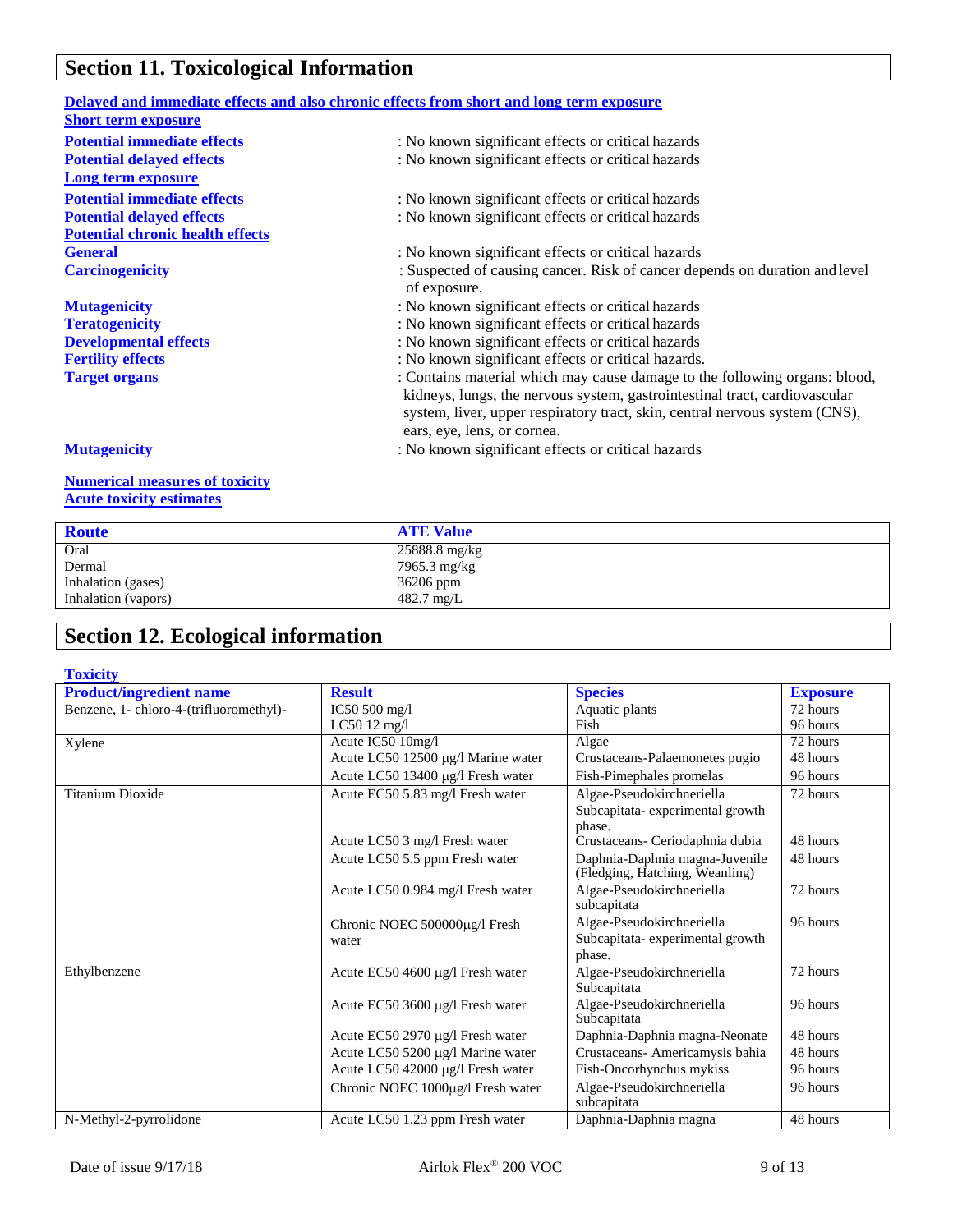### **Section 12. Ecological Information**

#### **Persistence and degradability** : There is no data available **Bioaccumulative potential**

| <b>Product/ingredient name</b>          | <b>LogPow</b> | <b>BCF</b>     | <b>Potential</b> |
|-----------------------------------------|---------------|----------------|------------------|
| Benzene, 1- chloro-4-(trifluoromethyl)- | 3.7           | ۰              | Low              |
| Xylene                                  | 3.16          | ۰              | Low              |
| Ethyl Benzene                           | 3.1           |                | Low              |
| N-Methyl-2-pyrrolidone                  | $-0.38$       | $\blacksquare$ | Low              |

#### **Mobility in soil**

| Soil/water partition coefficient (Koc) |  |  |
|----------------------------------------|--|--|
| <b>Other adverse effects</b>           |  |  |

**Solution contains** *c***ondata available.** 

**Other adverse effects** : No known significant effects or critical hazards

### **Section 13. Disposal Considerations**

**Disposal methods** : The generation of waste should be avoided or minimized wherever possible. Disposal of this product, solutions and any by-products should comply with the requirements of environmental protection and waste disposal legislation and any regional local authority requirements. Dispose of surplus and non-recycled products via a licensed waste disposal contractor. Waste should not be disposed of to a sewer. Waste packaging should be recycled. Incineration or landfill should only be considered when recycling is not feasible. This material and its container must be disposed of in a safe way. Care should be taken when handling empty containers that have not been cleaned or rinsed out. Empty containers or liners may retain some product residues. Vapor from product residues may create a highly flammable or explosive atmosphere inside the container. Do not cut, weld or grind used containers unless they have been cleaned thoroughly internally. Avoid dispersal of spilled material and runoff and contact with soil, water ways, drains and sewers.

#### **United States- RCRA Toxic hazardous waste "U" List**

| $\sim$<br>Ωø           | $\sim$ $\sim$                                                |                         | ıber                 |
|------------------------|--------------------------------------------------------------|-------------------------|----------------------|
| $\mathbf{v}$<br>Xylene | $. \cap$ $\cap$ $\sim$<br>$1330 -$<br>$\mathbf{I}$<br>$\sim$ | $\mathbf{v}$<br>∟isted⊣ | 11230<br><u> UZJ</u> |

### **Section 14. Transportation Information**

|                                        | <b>DOT</b> Classification                                                                                                                                                                                                                 | <b>IMDG</b>                                   | <b>IATA</b>             |
|----------------------------------------|-------------------------------------------------------------------------------------------------------------------------------------------------------------------------------------------------------------------------------------------|-----------------------------------------------|-------------------------|
| <b>UN Number</b>                       | UN 1866                                                                                                                                                                                                                                   | UN 1866                                       | UN 1866                 |
| <b>UN Proper Shipping Name</b>         | Resin Solution, Flammable (Xylene),                                                                                                                                                                                                       | Resin Solution,                               | Resin Solution,         |
|                                        | $RQ$ (Xylene)                                                                                                                                                                                                                             | Flammable (Xylene)                            | Flammable, (Xylene)     |
| <b>Transportation hazard class(es)</b> | 3                                                                                                                                                                                                                                         | 3                                             | 3                       |
|                                        | O<br><b>FLAMMABLE LIQUID</b><br>з                                                                                                                                                                                                         | Ø<br><b>FLAMMABLE LIQUID</b>                  | <b>FLAMMABLE LIQUID</b> |
| <b>Packing Group</b>                   | Ш                                                                                                                                                                                                                                         | Ш                                             | III                     |
| <b>Environmental Hazard</b>            | N <sub>0</sub>                                                                                                                                                                                                                            | No                                            | No                      |
| <b>Additional Information</b>          | <b>Reportable Quantities</b><br>724.12 lbs/328.75 kg (86.847 gal)<br>Packages sizes shipped in quantities less than<br>the product reportable quantity are not subject<br>to the RQ (reportable quantity) transportation<br>requirements. | <b>Emergency Schedule</b><br>$(Ems) F-E, S-E$ |                         |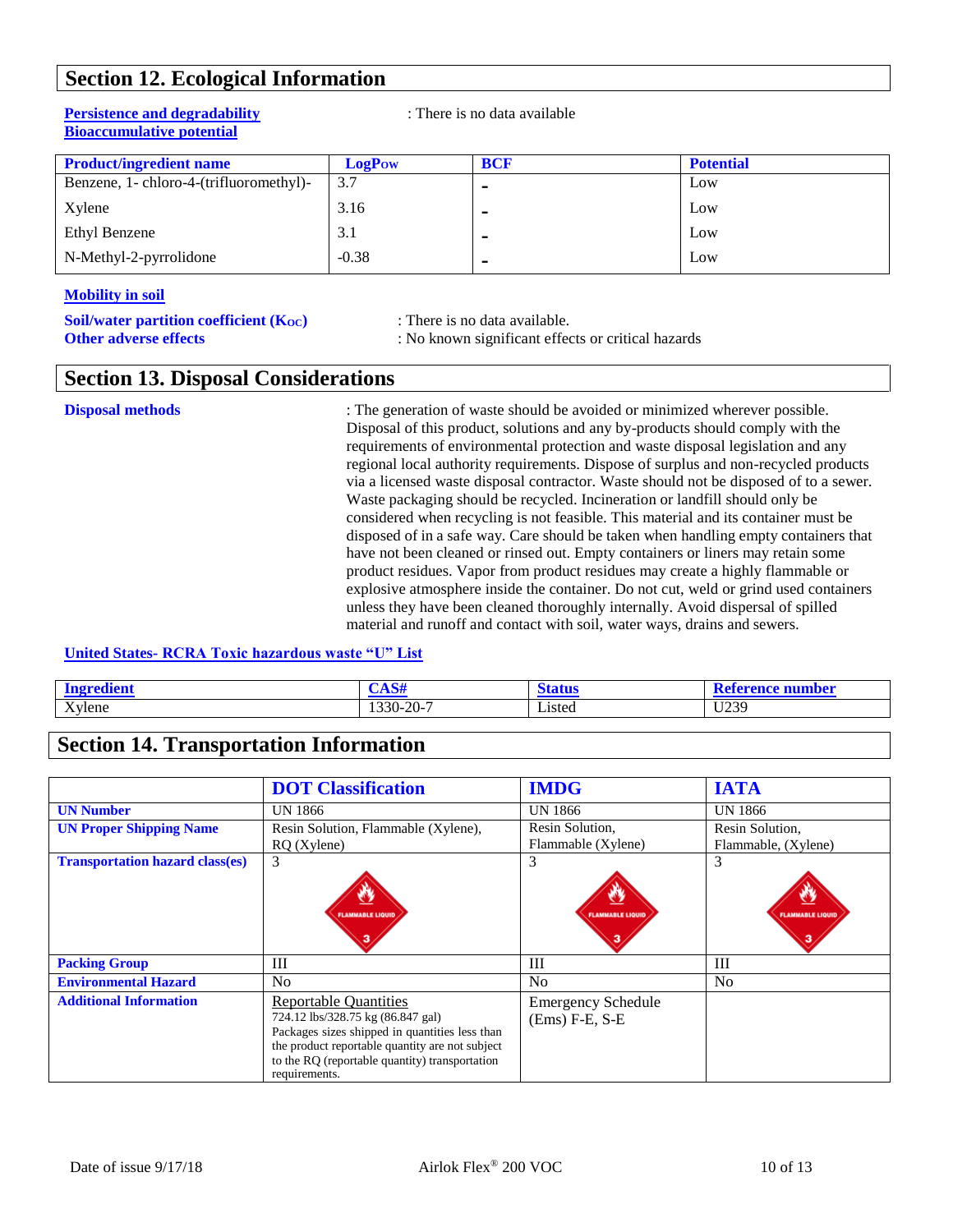### **Section 14. Transportation Information**

| <b>Special precautions for user</b><br>: Transport within user's premises: always transport in closed containers that are<br>upright and secure. Ensure that persons transporting the product know what to do in the<br>event of an accident or spillage.<br>: Not available<br><b>Transportation in bulk according to</b><br><b>Annex II of MARPOL 73/78 and the</b><br><b>IBC</b> Code |                                                                                                                                                                                                                                                                                                                                                                           |
|------------------------------------------------------------------------------------------------------------------------------------------------------------------------------------------------------------------------------------------------------------------------------------------------------------------------------------------------------------------------------------------|---------------------------------------------------------------------------------------------------------------------------------------------------------------------------------------------------------------------------------------------------------------------------------------------------------------------------------------------------------------------------|
| <b>Section 15. Regulatory Information</b>                                                                                                                                                                                                                                                                                                                                                |                                                                                                                                                                                                                                                                                                                                                                           |
| <b>U.S. Federal regulations:</b>                                                                                                                                                                                                                                                                                                                                                         | <b>TSCA 4(a) final test rules:</b> Benzene, 1-chloro-4-(trifluoromethyl)-<br>TSCA 8(a) PAIR: Benzene, 1-chloro-4-(trifluoromethyl)-, 2-Methoxy-1-methylethyl acetate.<br><b>TSCA 8(a) CDR Exempt/Partial exemption:</b> Not determined<br><b>TSCA 12(b) one-time export:</b> Benzene, 1-chloro-4-(trifluoromethyl)-<br>United States inventory (TSCA 8 b): Not determined |

**Clean Water Act(CWA) 307** : Ethylbenzene **Clean Water Act(CWA) 311** : Xylene, Ethylbenzene, Phosphoric acid **Clean Air Act Section 112 (b) Hazardous air pollutants (HAPs) Clean Air Act (CAA) Section 602 Class I Substances Clean Air Act (CAA) Section 602 Class II Substances DEA List I Chemicals (Precursor chemicals) DEA List II Chemicals (Essential Chemicals) SARA 302/304 Composition/information on ingredients** : Listed : Not listed : Not listed : Not listed : Not listed : No products found **SARA 304 RQ** : Not applicable **SARA 311/312 Classification** : Fire Hazard, Immediate (acute) health hazard, Delayed (chronic) health.

#### **Composition/information on ingredients**

| <b>Name</b>                                                       | $\frac{6}{6}$ | <b>Fire</b><br><b>Hazard</b> | <b>Sudden</b><br>release of<br><b>pressure</b> | <b>Reactive</b> | <b>Immediate</b><br>(acute) health<br><b>hazard</b> | Delayed(chronic)<br>health hazard |
|-------------------------------------------------------------------|---------------|------------------------------|------------------------------------------------|-----------------|-----------------------------------------------------|-----------------------------------|
| Benzene, 1- chloro-4-(trifluoromethyl)-                           | $30 - 60$     | Yes                          | N <sub>0</sub>                                 | N <sub>0</sub>  | Yes                                                 | N <sub>0</sub>                    |
| Xylene                                                            | $10-30$       | Yes                          | N <sub>0</sub>                                 | N <sub>0</sub>  | Yes                                                 | N <sub>0</sub>                    |
| Amorophorous Silicate based glass (<br>hollow glass microspheres) | $10-30$       | No.                          | N <sub>0</sub>                                 | No              | N <sub>0</sub>                                      | Yes                               |
| Titanium Dioxide                                                  | 1-5           | N <sub>0</sub>               | N <sub>0</sub>                                 | No              | N <sub>0</sub>                                      | Yes                               |
| Ethyl Benzene                                                     | 1-5           | Yes                          | N <sub>0</sub>                                 | No              | Yes                                                 | Yes                               |
| N-Methyl-2-pyrrolidone                                            | $0.1 - 1$     | N <sub>0</sub>               | N <sub>0</sub>                                 | No              | Yes                                                 | Yes                               |
| Ouartz                                                            | $0.1 - 1$     | No.                          | N <sub>0</sub>                                 | N <sub>0</sub>  | N <sub>0</sub>                                      | Yes                               |

#### **SARA 313**

|                              | <b>Product name</b> | <b>CAS Number</b> |         |
|------------------------------|---------------------|-------------------|---------|
| <b>Form R-reporting</b>      | Xylene              | 1330-20-7         | $10-30$ |
| requirements                 | Ethylbenzene        | $100 - 41 - 4$    |         |
| <b>Supplier notification</b> | Xylene              | 1330-20-7         | $10-30$ |
|                              | Ethylbenzene        | $100 - 41 - 4$    | 1-5     |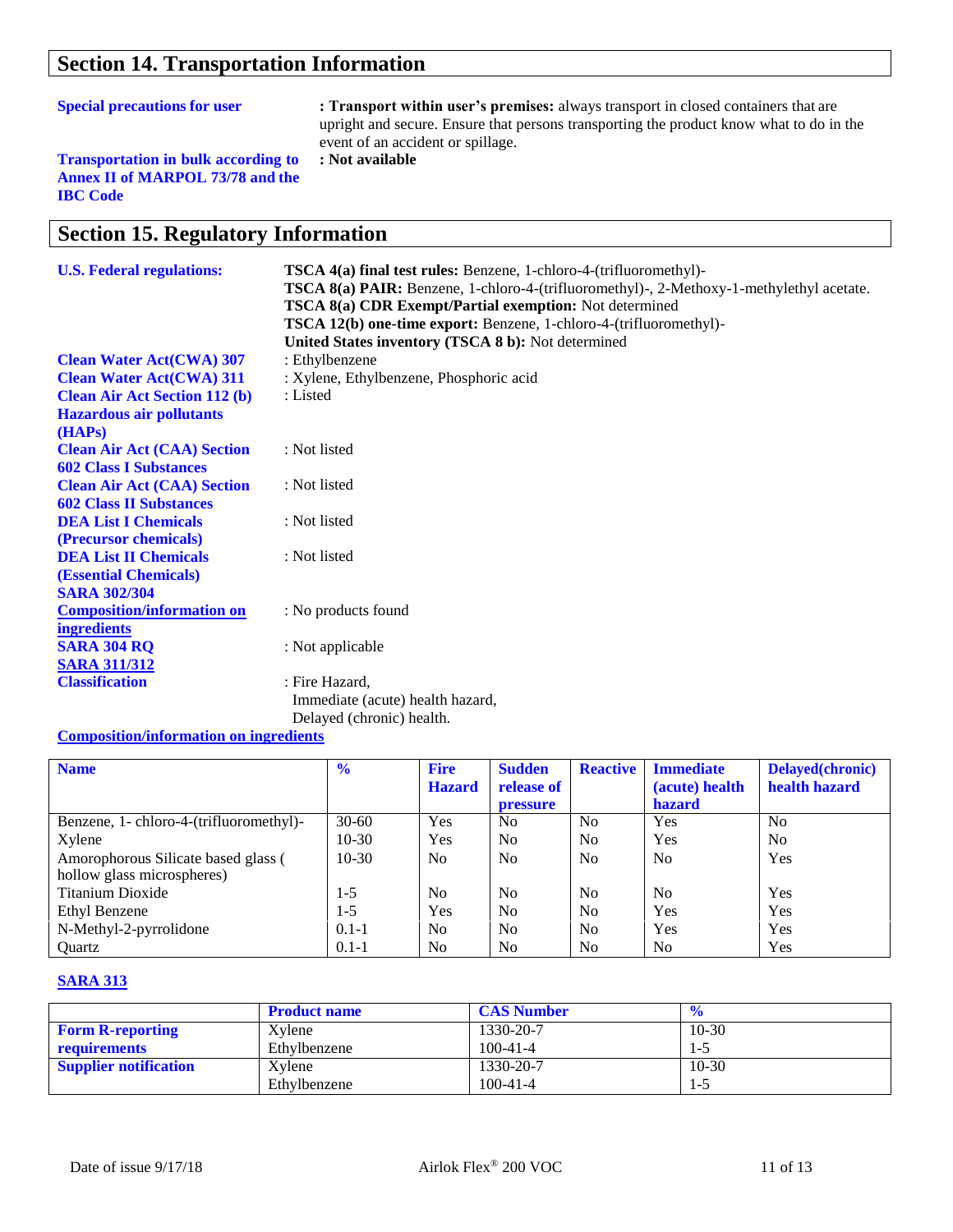### **Section 15. Regulatory Information**

SARA 313 notifications must not be detached from the SDS and any copying and redistribution of the SDS.

| <b>State regulations</b> |                                                                                                                                                 |
|--------------------------|-------------------------------------------------------------------------------------------------------------------------------------------------|
| <b>Massachusetts</b>     | : The following components are listed: Xylene, Ethylbenzene, Titanium Dioxide,<br>Amorophorous Silicate based glass (hollow glass microspheres) |
| <b>New York</b>          | : The following components are listed: Xylene, Ethylbenzene                                                                                     |
| <b>New Jersey</b>        | : The following components are listed: Xylene, Ethylbenzene, Titanium Dioxide, Quartz                                                           |
| <b>Pennsylvania</b>      | : The following components are listed: Xylene, Ethylbenzene, Titanium Dioxide, Quartz                                                           |

#### **California Prop.65**

**Warning:** This product contains a chemical known to the State of California to cause cancer. **Warning:** This product contains less than 1% of a chemical known to the State of California to cause birth defects or other reproductive harm.

| <b>Ingredient name</b> | <b>Cancer</b> | <b>Reproductive</b> | No significant risk level                                 | <b>Maximum acceptable dosage level.</b> |
|------------------------|---------------|---------------------|-----------------------------------------------------------|-----------------------------------------|
| Titanium Dioxide       | Yes           | N <sub>0</sub>      | N <sub>0</sub>                                            | No                                      |
| Ethyl Benzene          | Yes           | No                  | $41 \mu g/day$ (ingestion)<br>$54 \mu g/day$ (inhalation) | N <sub>0</sub>                          |
| N-Methyl-2-pyrrolidone | No            | Yes                 | N <sub>0</sub>                                            | $3200 \mu g/day$ (inhalation)           |
| Ouartz                 | Yes           | N <sub>0</sub>      | N <sub>0</sub>                                            | N <sub>0</sub>                          |
| Carbon Black           | Yes           | N <sub>0</sub>      | N <sub>0</sub>                                            | N <sub>0</sub>                          |

#### **International regulations**

| <b>International lists</b>         | : Australia inventory (AICS): Not determined<br>: China inventory (IECSC): All components are listed or exempted. |  |  |
|------------------------------------|-------------------------------------------------------------------------------------------------------------------|--|--|
|                                    | : Japan inventory: Not determined                                                                                 |  |  |
|                                    | : Korea inventory: All components are listed or exempted.                                                         |  |  |
|                                    | : Philippines inventory (PICCS): All components are listed or exempted.                                           |  |  |
|                                    | : New Zealand Inventory of Chemicals (NZIoC): All components are listed or exempted.                              |  |  |
| <b>Chemical Weapons Convention</b> | : Not listed                                                                                                      |  |  |
| <b>List schedule I Chemicals</b>   |                                                                                                                   |  |  |
| <b>Chemical Weapons Convention</b> | : Not listed                                                                                                      |  |  |
| <b>List schedule II Chemicals</b>  |                                                                                                                   |  |  |
| <b>Chemical Weapons Convention</b> | : Not listed                                                                                                      |  |  |
| <b>List schedule III Chemicals</b> |                                                                                                                   |  |  |

### **16. Other information**

#### **Hazardous Material Information System (USA)**

**Health -2 Flammabilty-3 Physical hazards-0**

Caution: HMIS<sup>®</sup> rating are based on a 0-4 rating scale, with 0 representing minimal hazards or risks, and 4 representing significant hazards or risks. Although HMIS<sup>®</sup> ratings are not required on SDSs under 29 CFR1910.1200, the preparer may choose to provide them. HMIS® ratings are to be used with fully implemented HMIS® program. HMIS® is a registered trademark of the National Paint & Coating Association (NPCA). HMIS® materials may be purchased exclusively from J.J. Keller.

The customer is responsible for determining the PPE code for this material.

#### **National Fire Protection Association (USA) NFPA 704**

**Health -2 Flammability-3 Instability-0**

NFPA-704 was copyrighted by the National Fire Protection Association of Quincy, MA. This warning system is intended to be interpreted and applied only by properly trained individuals to identify fire, health and reactive hazards of chemicals. The user is referred to certain limited number of with recommended classifications in NFPA 49 and NFPA 325, which would be used as guidelines only. Whether the chemicals are classified by NFPA or not, anyone using the 704 systems to classify chemicals does so at their own risk.